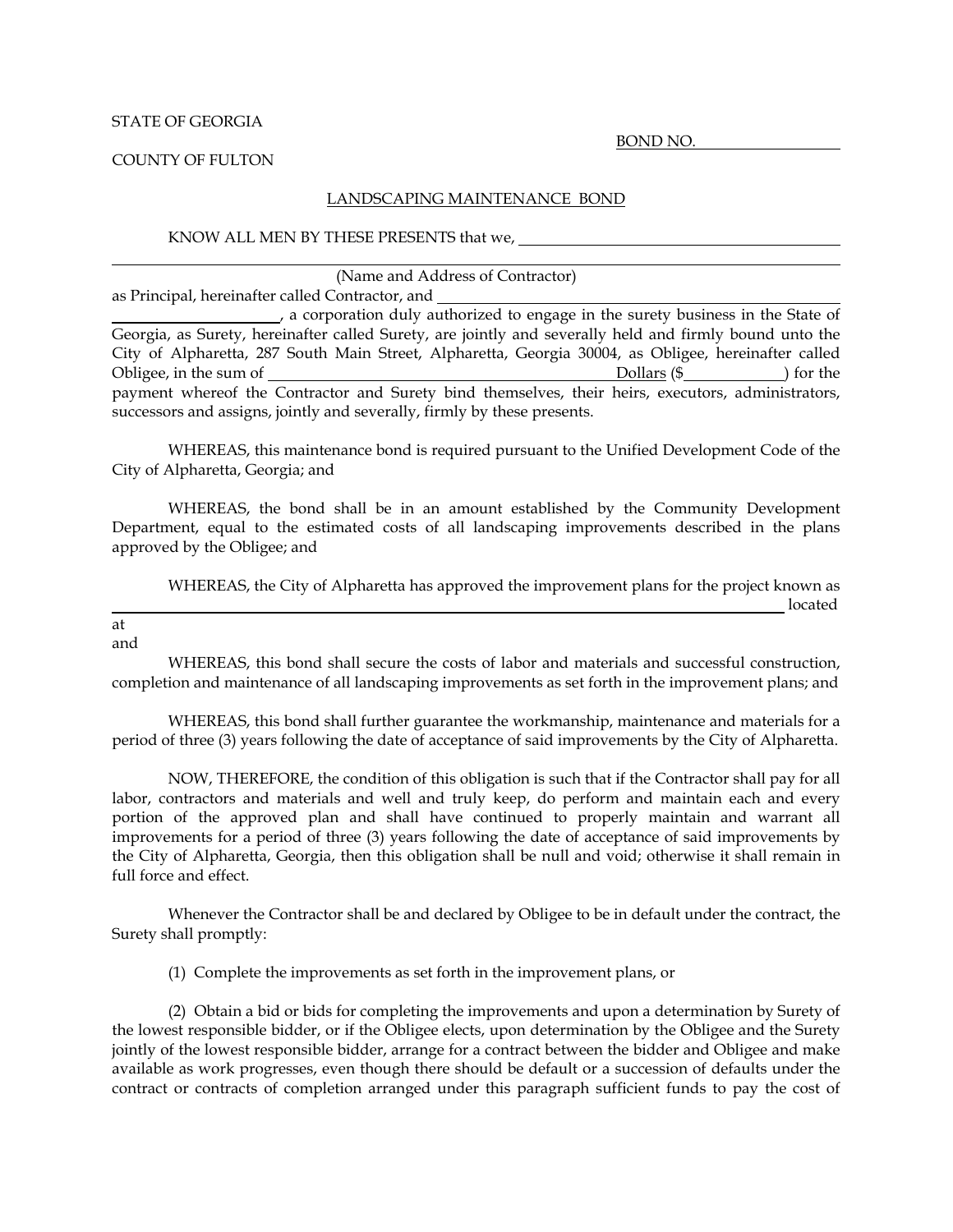completing the improvements, but not exceeding, including other costs and damages for which Surety may be liable hereunder, the amount set forth in the first paragraph hereof.

 The Surety shall be further liable, to the extent of the amount set forth herein, to the Obligee for all loss, damage, and expense, including but not limited to attorney's fees, which the Obligee may sustain or incur by reason of the failure to perform or default on the part of the Contractor.

SIGNED AND SEALED, this the  $\frac{19}{19}$ ,

(Principal)

By: (Seal) (Seal) Title:

(Surety)

By: (Seal) Attorney-in-Fact

THIS BOND MUST BE RELEASED BY THE COMMUNITY DEVELOPMENT DEPARTMENT. THE DEVELOPER MAY REQUEST AN INSPECTION FROM THIS DEPARTMENT FOR THE PURPOSE OF RELEASING THE BOND.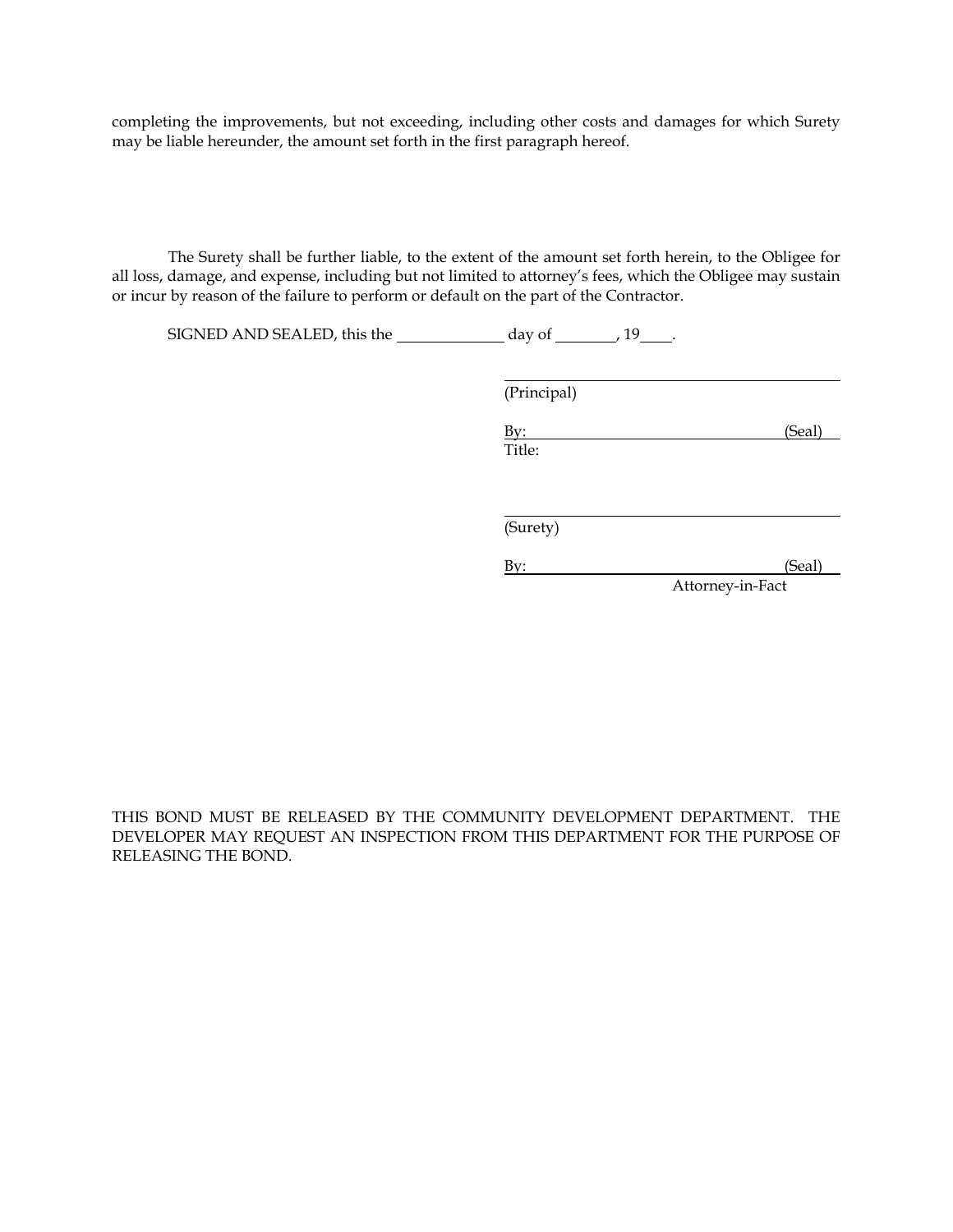# **COMMERCIAL PROJECTS INDIVIDUAL SITE APPROVALS REQUIRED FOR CO**

Allow 3 days for an appointment.

### **PLANNING CHECKLIST FOR COMMERCIAL CO**

Contact Lynn Pierson at 678-297-6076.

- $\Box$  3-YEAR landscaping bond- always required (form enclosed)
- $\Box$  Completion bond if required (form enclosed)
- □ Impact fees paid
- $\Box$  Landscaping in place and according to approved plans
- $\Box$  Parking lot in place and according to approved plans
- $\Box$  Handicap spaces, ramps, crosswalks and access route installed per approved plans
- $\Box$  Handicap signs installed, including van signs
- $\Box$  Recycling area in place and labeled
- $\Box$  Other site specific and zoning requirements (r/w dedication, buffer plantings, etc)

### **ZONING CHECKLIST FOR COMMERCIAL CO**

Contact Brian Patton at 678-297-6074 for an appointment.

 $\Box$  Checks compliance with Design Review Board and zoning conditions

### **CIVIL AND EROSION CONTROL**

Contact Geoffrey Sarra at 678-297-6200.

- 1. The approved/ signed construction plans must be on-site at time of inspection.
- 2. Stabilize (minimum seed and straw) all disturbed areas. Mat all 3:1 or steeper slopes.
- 3. Remove all tree save and silt fence.
- 4. Ensure all inlets and manholes are accessible.
- 5. Clean out all inlets.
- 6. Ensure all inlets and manholes have inverts and are properly grouted.
- 7. Remove all curb inlet protection.
- 8. Provide Pollution Prevention Markers on all catch basins.
- 9. Provide as-built certification of detention pond by a Professional Engineer.
- 10. Grout the lifting holes and risers of the outlet structure in the detention pond.
- 11. Remove the retrofit in the detention pond.
- 12. Stabilize banks of the detention pond. (Mat 3:1 or steeper slopes.)
- 13. Clean outlet pipe and remove any downstream silt.
- 14. Remove (by sweeping) all silt/ rock/ debris from parking lot/ impervious areas.
- 15. Secure all caps on retaining walls and ensure walls are properly backfilled.
- 16. Provide fencing or protective landscaping for retaining walls over four feet in height.
- 17. Install expansion joints every 50 feet in all sidewalks within the right-of-way.
- 18. Install expansion joints around all catch basins and handicap ramps adjacent to the sidewalk.
- 19. Additional items may be found upon inspection.